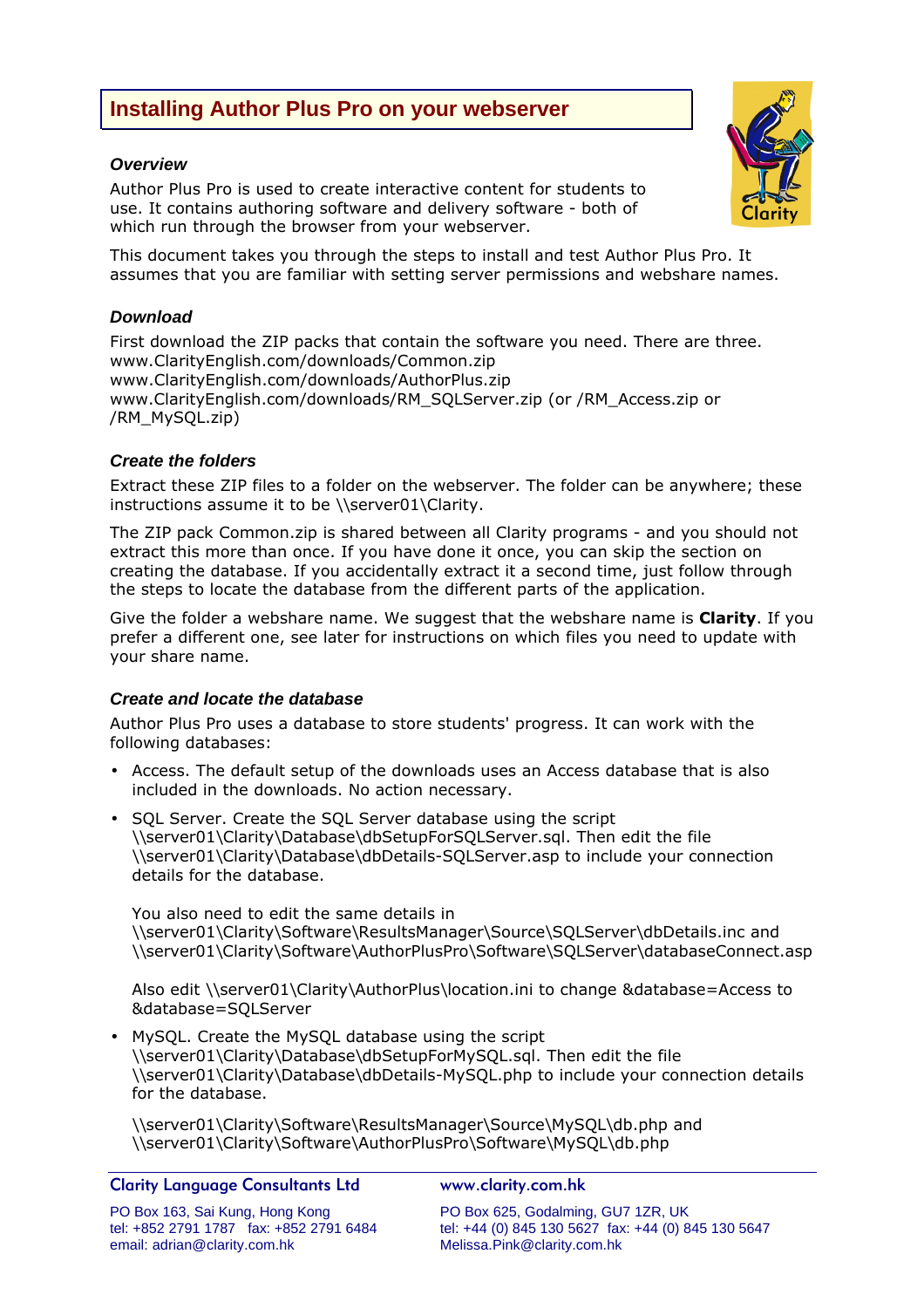Also edit \\server01\Clarity\AuthorPlus\location.ini to change &database=Access to &database=MySQL and &scripting=ASP to &scripting=PHP

Test that Author Plus can connect to the database by running the following files from your browser:

- Access. http://yourserver/Clarity/Software/Common/Source/Access/dbCheck.asp
- SQLServer. http://yourserver/Clarity/Software/Common/Source/SQLServer/dbCheck.asp
- MySQL. http://yourserver/Clarity/Software/Common/Source/MySQL/dbCheck.php

In each case you should see text showing a series of tests with success messages. If this does not happen, please go to the troubleshooting section.

# *Pointing Results Manager at the correct content*

As Results Manager can report on any Clarity English content, you need to edit a file that will tell the application where to look for progress and menus.

Edit the file \\server01\Clarity\ResultsManager\clarity.ini. For Author Plus, you need to make a section that looks like this (remove the  $*$  characters around the words).

[Author Plus Online] DBPath=/Clarity/Content/AuthorPlus CoursesDirPath=/Clarity/Content/AuthorPlus

# *System files - Windows/ASP only*

In order to use the Import/Export feature in Author Plus Pro, you need to install a Windows file on your server that will create ZIP packs. The two files you need are found in \\server01\Clarity\system. All you need to do is register these two files with the system registry on your server. Then click Start, Run and type regsvr32 \\server01\Clarity\system\dzactx.dll

You should see a message that the dll was successfully registered. Repeat with the other file, duzactx.dll. You will need Administrator rights on the server to do this step.

Note, these dll files can be saved anywhere, so if you prefer, copy them to your c:\windows\system32 folder before registering them.

# *Start the program*

Delivery program: http://yourserver/Clarity/AuthorPlus/Start.html. You should see an Author Plus Online screen with faces and a login box.

Username=Student, Password=Student.

Choose any unit and run an exercise to check that the program is running. The licence in the download will **not** let you add a new student.

Authoring program: http://yourserver/Clarity/AuthorPlus/Author.html. You should see an Author Plus Pro screen and a login box.

Username=Teacher, Password=ClarityRM.

You should now see the sample course, which you can open and edit. The preview button should link you through to the delivery side.

Results Manager: http://yourserver/Clarity/ResultsManager/Start.html. You should see a Results Manager screen and a login box.

Username=Teacher, Password=ClarityRM.

You should now see the sample course and a user - Student. You should be able to check the results of any exericse you did when testing the delivery side.

### Clarity Language Consultants Ltd www.clarity.com.hk

PO Box 163, Sai Kung, Hong Kong PO Box 625, Godalming, GU7 1ZR, UK email: adrian@clarity.com.hk Melissa.Pink@clarity.com.hk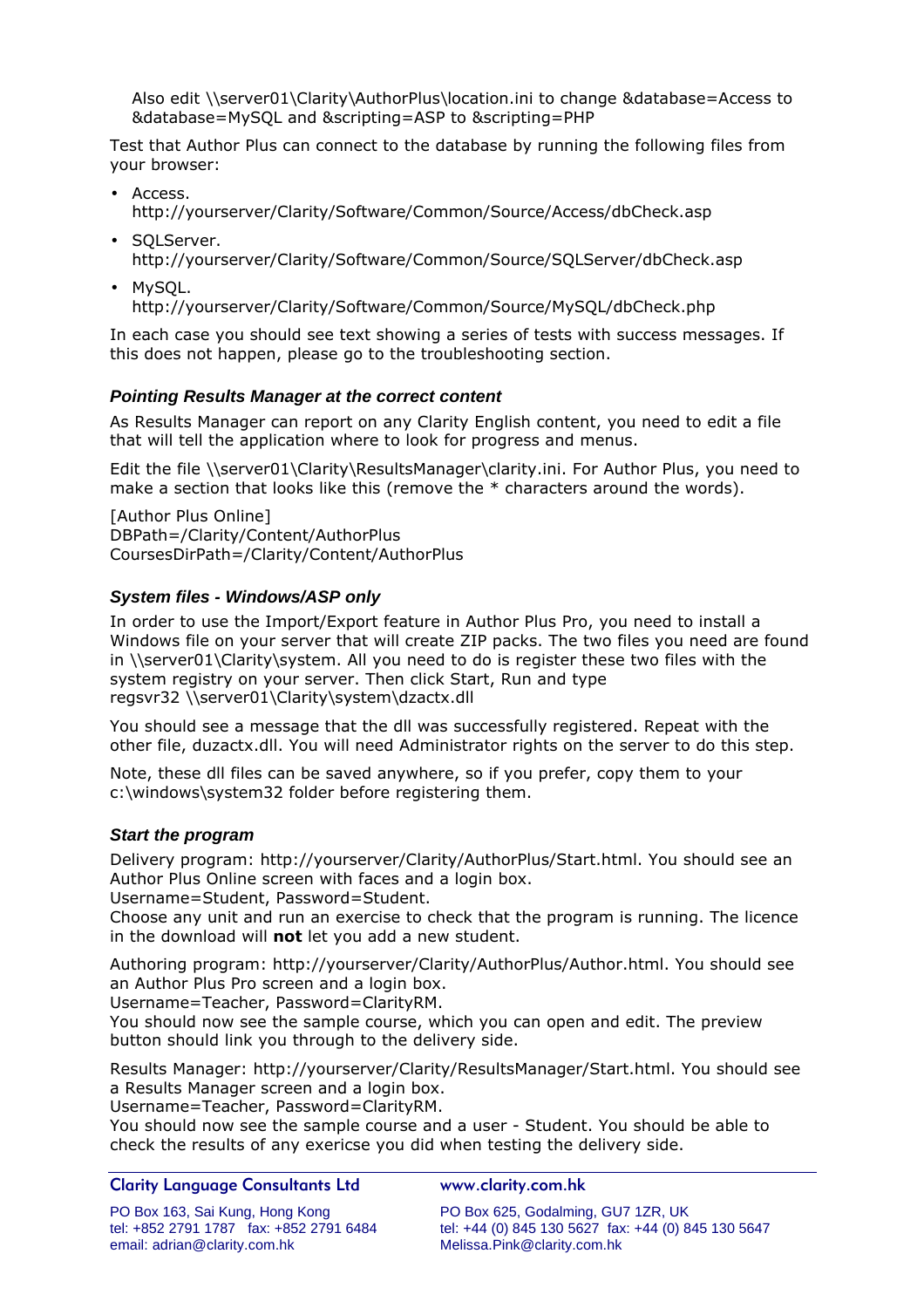Results Manager - add and remove teachers:

http://yourserver/Clarity/ResultsManager/admin.asp. You should see a login screen. Username=Teacher, Password=ClarityRM. *Currently there is no utility to do this in PHP/MySQL - please contact Clarity for help with this.*

### *Success*

If you can run the three programs, then the installation is almost complete. You now need to get your full licence from your supplier. Once you get it, overwrite the file licence.ini in \\server01\Clarity\AuthorPlus and \\server01\Clarity\ResultsManager. (You will usually have one licence for both programs.) The licence controls student numbers and the expiry date.

### *Using Author Plus Pro to edit Clarity English programs*

You can use Author Plus Pro to edit the contents of Tense Buster, Study Skills Success, Reactions and Business Writing. You will be able to move, delete material and add your own. You cannot alter existing material though. You could, for instance, turn Tense Buster into a 6 level course, or move the Simple Past unit from Lower Intermediate to Elementary if that is better for your students.

To enable Author Plus Pro to edit a content program, you need to add the following parameter(s) to the file /Clarity/AuthorPlus/location.ini. They should be added just before the '&end=1' letters at the end of the file.

&TenseBusterLocation=/Clarity/TenseBuster/location.ini &StudySkillsSuccessLocation=/Clarity/StudySkillsSuccess/location.ini &ReactionsLocation=/Clarity/Reactions/location.ini &BusinessWritingLocation=/Clarity/BusinessWriting/location.ini

Once this is done, restart Author Plus Pro, and you should now see an icon for each program that you have enabled down the left hand side of the course selection screen. Click on a program to edit that content.

### *If you use a different webshare name*

The following files all include the webshare name. You will have to edit each one and replace **Clarity** with your webshare name. This is usually done at the beginning of each file.

\\server01\Clarity\Software\Common\Source\Access\dbPath.asp or \\server01\Clarity\Software\Common\Source\SQLServer\dbPath.asp

\\server01\Clarity\AuthorPlus\location.ini - replace all occurrences

\\server01\Clarity\AuthorPlus\Start.html - one replace at the beginning \\server01\Clarity\AuthorPlus\Author.html - one replace at the beginning \\server01\Clarity\AuthorPlus\Start.asp - one replace at the beginning or \\server01\Clarity\AuthorPlus\Start.php - one replace at the beginning

\\server01\Clarity\ResultsManager\clarity.ini - replace all occurrences \\server01\Clarity\ResultsManager\script\_share.asp - replace in first line (only applicable to Windows/ASP)

If you are also using Author Plus to edit other content programs, you will need to edit \\server01\Clarity\TenseBuster\Start.asp - one replace at the beginning or \\server01\Clarity\TenseBuster\Start.php - one replace at the beginning and similarly for other content packages.

### *Troubleshooting*

### Clarity Language Consultants Ltd www.clarity.com.hk

PO Box 163, Sai Kung, Hong Kong PO Box 625, Godalming, GU7 1ZR, UK email: adrian@clarity.com.hk Melissa.Pink@clarity.com.hk